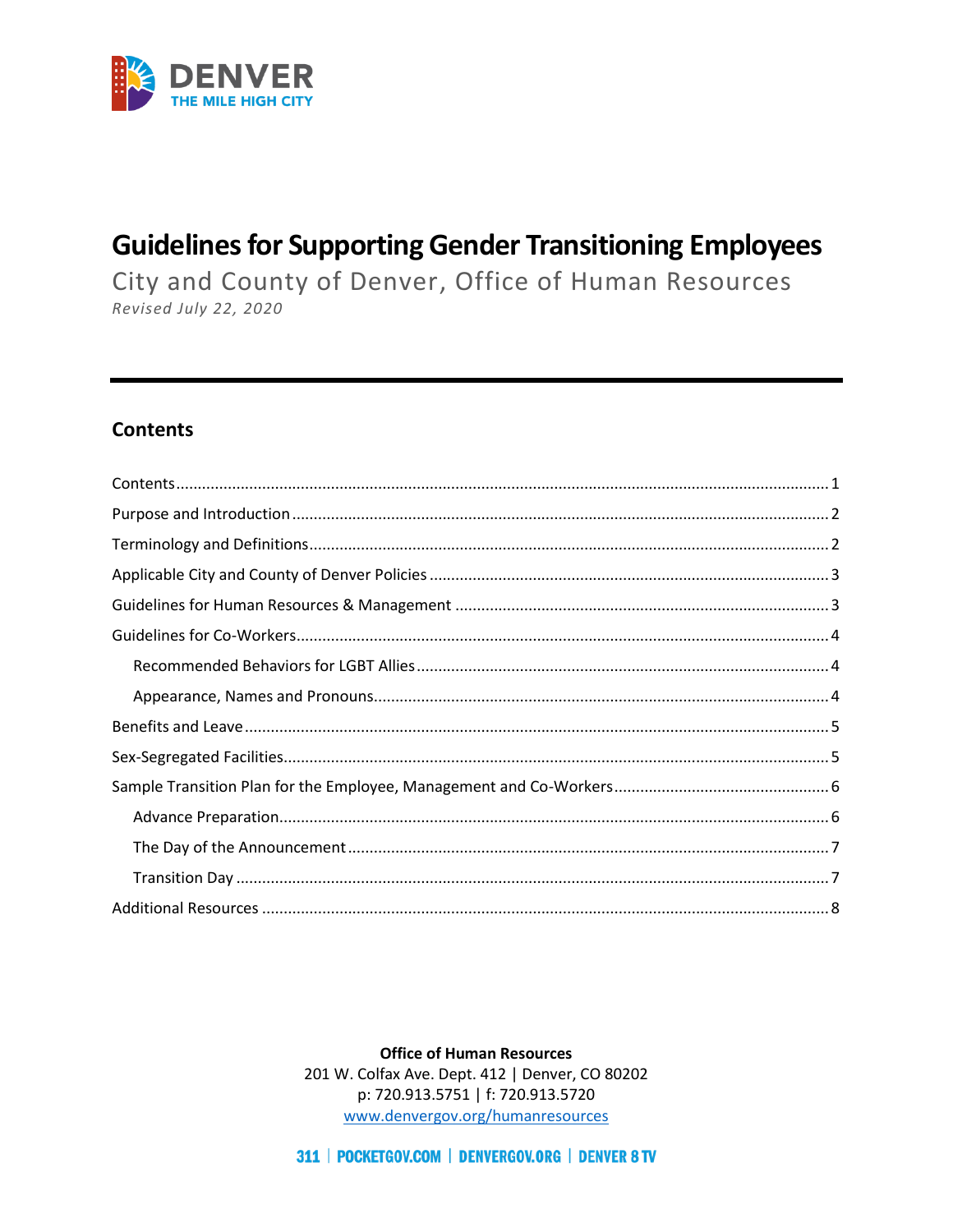

## <span id="page-1-0"></span>**Purpose and Introduction**

This guidance is intended for supporting the City and County of Denver's ("CCD") transgender and gender non-conforming employees, their co-workers, supervisors, human resource professionals and anyone else who may be involved in a workplace gender transition. It is not intended to create policies or rules that must be followed; rather, it is intended to serve as guidance on leading practices and generally what an employee, manager and co-worker may expect when an employee experiences a gender transition.

The City and County of Denver does not discriminate in any way on the basis of sex, sexual orientation, gender identity or gender expression. This document is designed to help create a safe and productive workplace environment for all employees. This guidance does not anticipate every situation that might occur with respect to transgender or gender non-conforming employees. The needs of each transgender or gender non-conforming employee must be assessed on a case-by-case basis. In all cases, though, the goal is to ensure the support, safety, comfort and health of transgender or gender non-conforming employees and to provide guidance to the employee's co-workers and management team.

If you have any questions regarding these guidelines, please contact your HR representative or the City Attorney's Office, Employment Section.

### <span id="page-1-1"></span>**Terminology and Definitions**

The definitions provided here are not intended to label employees, but rather to assist in understanding the guidance provided below. Employees experiencing transition may or may not use these terms to describe themselves.

- **Sex:** the term which refers to the classification of people as male, female, intersex or another sex. At birth, infants are assigned a sex often based on physical anatomy.
- **Gender:** the behavioral, cultural, psychological and/or social traits associated with a person's sex assigned at birth. Behavior that is compatible with cultural expectations is referred to as gender‐ normative; behaviors that are viewed as incompatible with these expectations constitute gender non‐conformity.
- **Gender expression**: a person's expression of gender identity through appearance and behavior including how that person believes they are perceived by others.
- **Gender identity:** a person's innate sense of oneself as a man, woman or other. When a person's gender identity or gender expression and sex assigned at birth are not congruent, the individual may identify along the transgender spectrum.
- **Transgender:** An umbrella term that can be used to describe people whose gender identity and/or expression is different from their sex assigned at birth, including:
	- $\circ$  A person whose sex assigned at birth was female but who identifies as male is a transgender man (also known as female-to-male transgender person, or FTM).
	- $\circ$  A person whose sex assigned at birth was male but who identifies as female is a transgender woman (also known as male-to-female transgender person, or MTF).
	- $\circ$  Some people described by this definition do not consider themselves transgender they may use other words or may identify simply as a man or woman. A person does not need to identify as transgender in order for an employer's nondiscrimination policies to apply to them.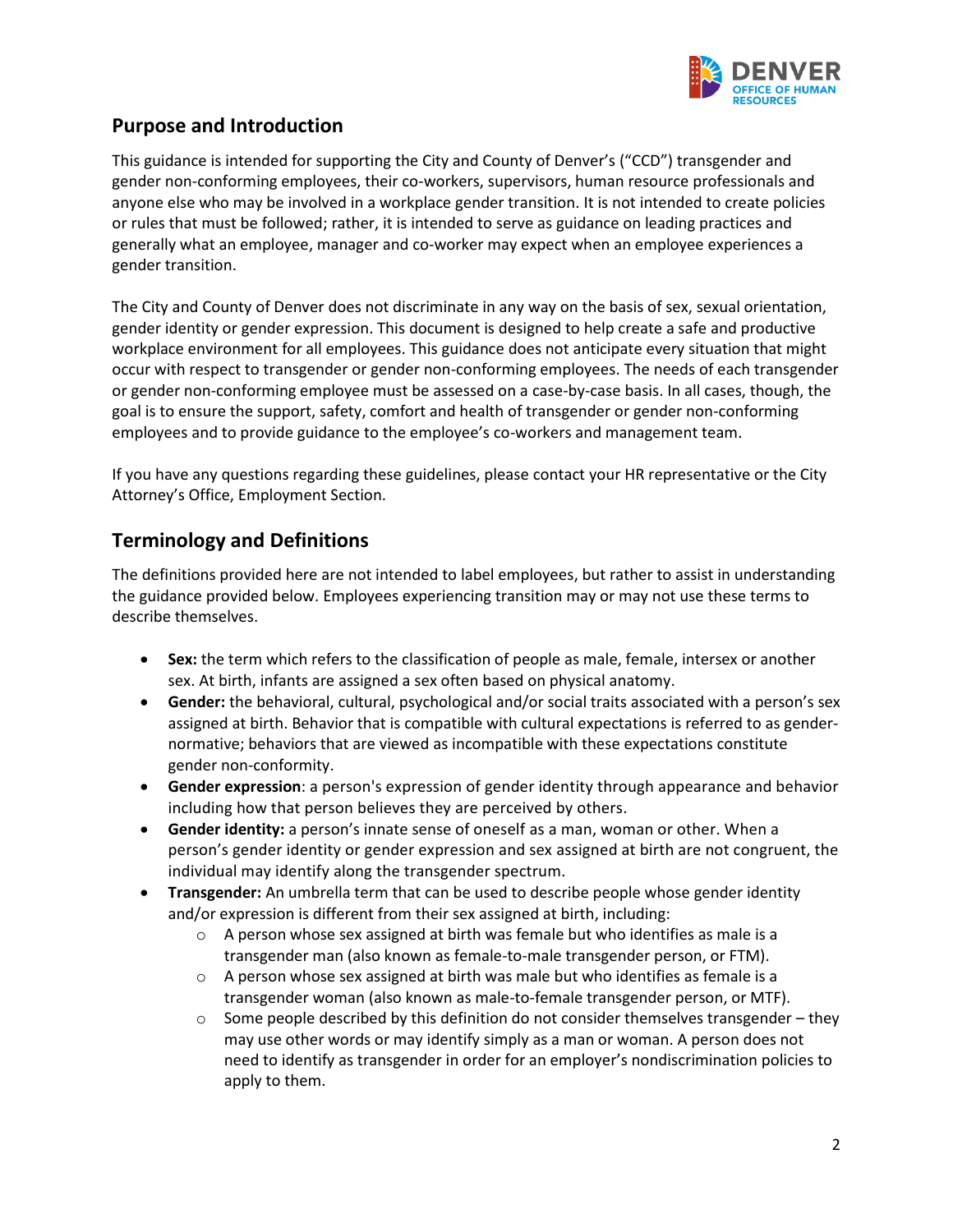

- **Gender non-conforming:** This term describes people who have, or are perceived to have, gender characteristics and/or behaviors that do not conform to traditional or societal expectations. Keep in mind that these expectations can vary across cultures and have changed over time.
- **Transition:** The process of changing one's gender from the sex assigned at birth to one's gender identity. There are many different ways to transition. For some people, it is a complex process that takes place over a long period of time, while for others it is a one- or two-step process that happens more quickly. Transition may include coming out (telling family, friends and coworkers); changing the name and/or sex on legal documents; and, for many transgender people, accessing medical treatment such as hormones and surgery.
- **Sexual orientation**: A component of identity that includes a person's sexual and emotional attraction to another person, including a person's orientation toward heterosexuality, homosexuality or bisexuality and the behavior and/or social affiliation that may result from this orientation.
- **LGBTQ:** A common abbreviation that refers to the lesbian, gay, bisexual, transgender and queer community.

## <span id="page-2-0"></span>**Applicable City and County of Denver Policies**

- **Privacy and Confidentiality:** Some employees may discuss their gender identity or transgender status openly; others may choose to keep that information private. If any CCD employee learns that an employee is going through, has gone through or is contemplating a gender transition, the information should be treated with the same sensitivity and confidentiality as would be accorded information about any other employee who is going through a significant life experience. An employee should be free to decide when, with whom and how much private information they wish to share. Gossiping or speculating about an individual's gender identity, transgender status or gender transition is inappropriate, can be harmful and disruptive, and may lead to discipline.
- **Official Records:** An employee may change their **preferred** name within Workday without documentation. If an employee wishes to change their **legal** name within Workday, they will need to submit legal documentation of the new name. An employee may change their gender in Workday without documentation; however, changing gender may cause complications with the employee's medical care provider, so the employee should first reach out to the CCD's Benefits team at 720.913.5697 or [benefits@denvergov.org.](mailto:benefits@denvergov.org)
- **Equal Opportunity:** The CCD strives to maintain a workplace free from discrimination and harassment based on sex, sexual orientation, transgender status and gender identity and expression. For more information, see [Career Service Rule 16.](https://www.denvergov.org/content/dam/denvergov/Portals/672/documents/CSARuleRevisions/RULE16.pdf)

### <span id="page-2-1"></span>**Guidelines for Human Resources & Management**

When an employee contacts their manager or Human Resources (HR) representative to explain they are planning to transition, and they want to start presenting in their new identity, the manager or HR representative should assure the employee that they will work with them to help make their transition as smooth as possible. It is important to be cognizant of the fact that employees may be going through a transition at the time of hire and onboarding tasks such as benefits enrollment and entering a preferred name in Workday may be difficult. Transitioning employees may experience great anxiety and may have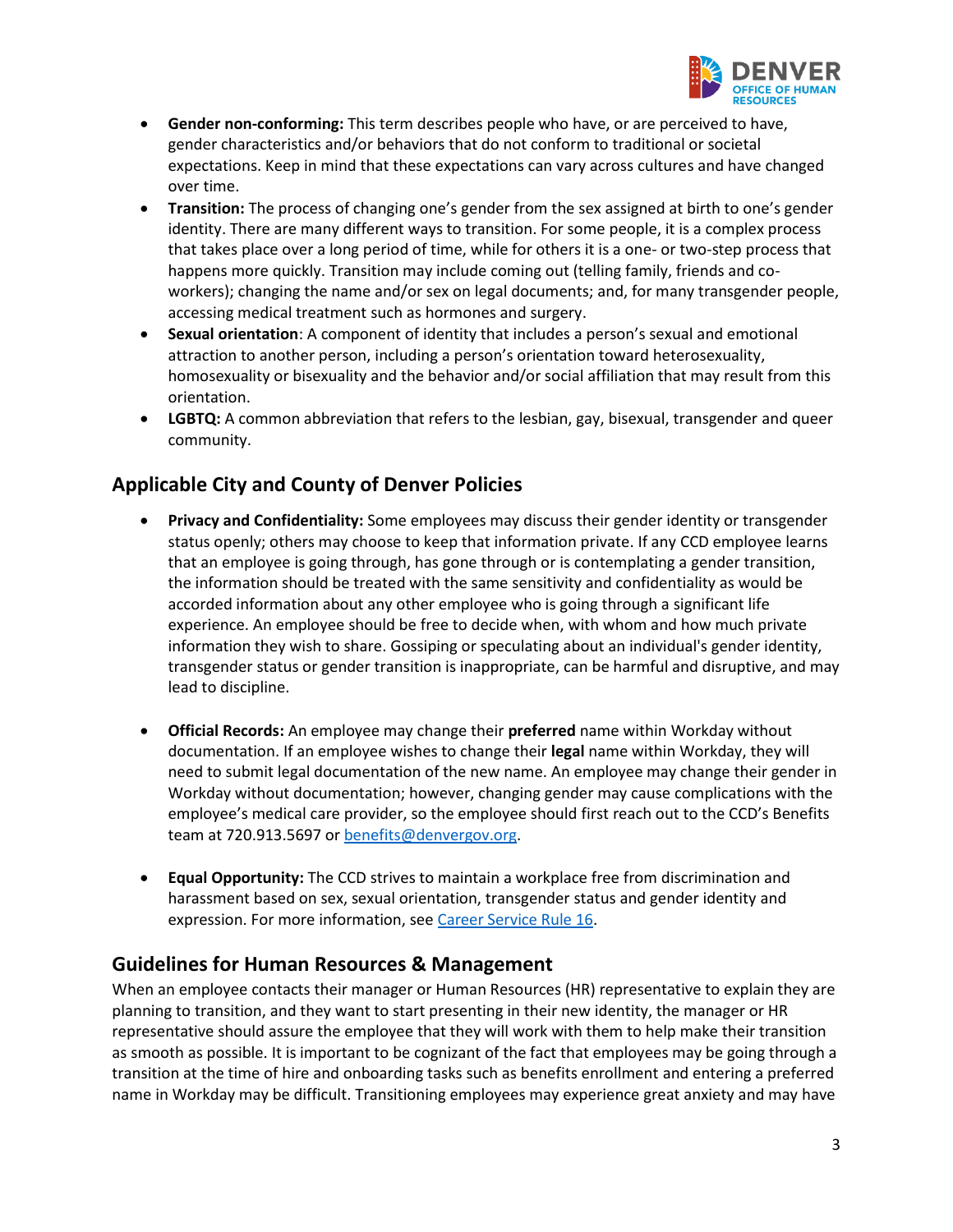

fears and concerns about how this transition will affect them at work, so manager and HR representative support is key.

Next, the manager or HR representative should assure the employee that the information they share will be treated with absolute confidentiality. Furthermore, managers and HR representatives should ensure that the employee feels confident that the individuals who will help the employee plan their transition will take steps to inform themselves about transgender individuals and the transition process. Finally, the transitioning employee should be assured that they will have input into planning the steps of their transition at work. The employee should always be the primary voice in the timing of beginning to work in their new gender role, the timing and manner of sharing the transition with co-workers, and any changes in their workplace routine.

### <span id="page-3-0"></span>**Guidelines for Co-Workers**

It is a courageous decision for employees to come out about their transition to their co-workers, and it is encouraged for co-workers to be supportive during an employee's transition. If you have any questions or concerns about what may be appropriate, contact your HR representative.

### <span id="page-3-1"></span>**Recommended Behaviors for LGBT Allies**

- Do not make assumptions about a person's sexuality or gender. Not everyone's appearance or behavior plays to stereotypes.
- Know and understand the CCD's policies on sexual orientation and gender identity nondiscrimination, harassment, domestic partner benefits, bereavement leave, etc. See th[e Career](https://www.denvergov.org/content/denvergov/en/office-of-human-resources/employee-resources/rules-and-policies.html)  [Service Rules](https://www.denvergov.org/content/denvergov/en/office-of-human-resources/employee-resources/rules-and-policies.html) for further information.
- Ask questions, but also understand and be respectful if the transitioning employee declines to answer as certain questions, particularly medical ones, may feel intrusive. If the transitioning employee declines to answer, ask your HR representative.

#### <span id="page-3-2"></span>**Appearance, Names and Pronouns**

- **Appearance:** A transgender employee may dress consistently with their gender identity provided that they comply with the same standards of dress and appearance that apply to all other people in their workplace in a similar position. Managers have the same right to review a transitioning individual's professional attire as they do any other individual. If a transgender employee dresses inappropriately, this should be addressed in a manner consistent with any other employee. Dress codes requiring employees to wear appropriate clothing apply to all employees and should be clarified. Any concerns should be addressed with the employee directly. Take care not to use personal opinions to judge a colleague's professional appearance.
- **Names and Pronouns:** An employee has the right to be addressed by the name and pronoun that corresponds to the employee's gender identity, upon request. A court-ordered name or gender change is not required. The intentional or persistent refusal to respect an employee's gender identity (for example, intentionally referring to the employee by a name or pronoun that does not correspond to the employee's gender identity) may constitute harassment and a violation of the Career Service Rules. If you are unsure what pronoun a transitioning co-worker might prefer, you can politely ask your co-worker how they would like to be addressed.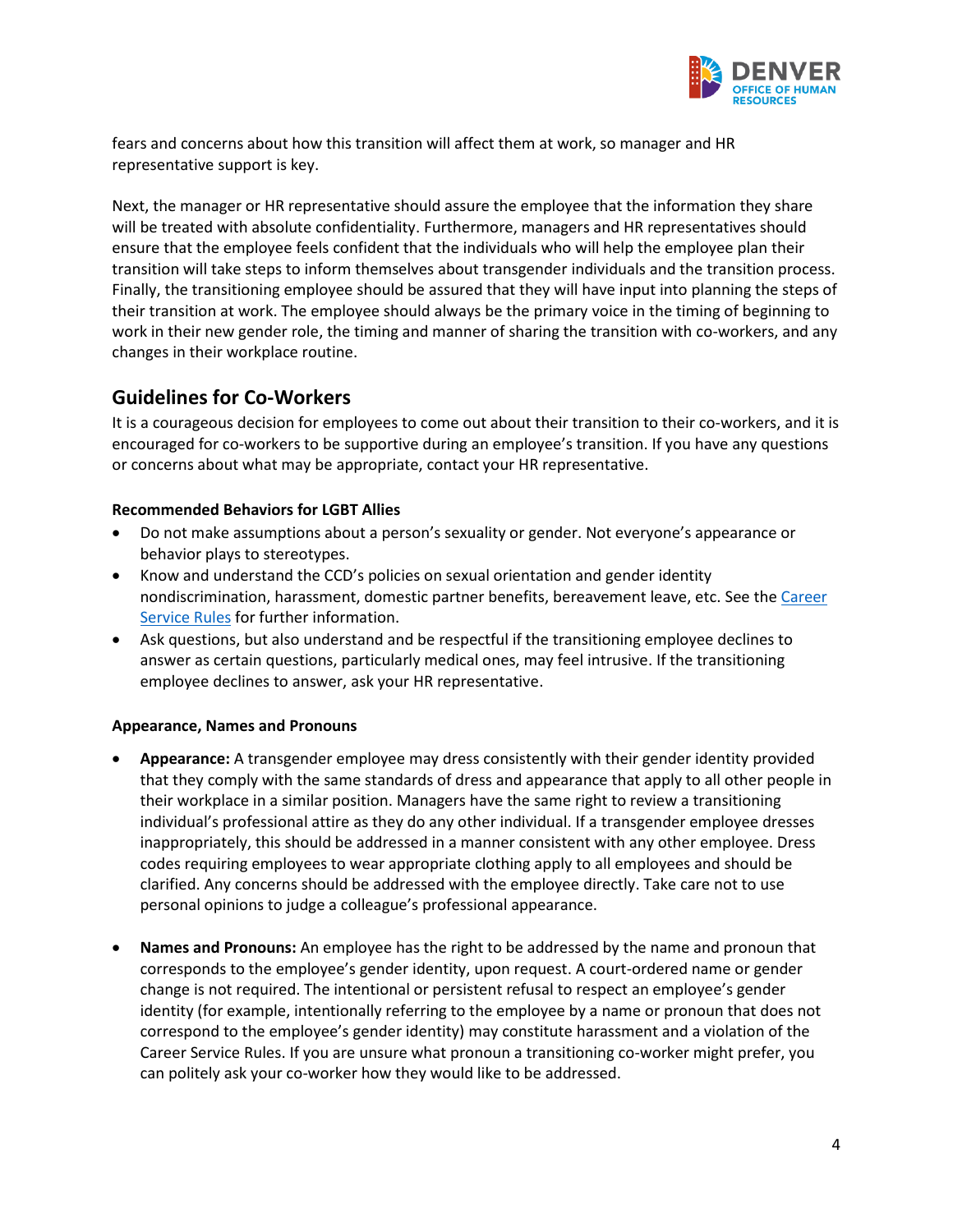

The CCD makes every effort to avoid the use of gendered pronouns in its communications and recommends this as a best practice for all agencies and departments. When referring to an employee, it is recommended to use gender neutral pronouns, they, them, their and they're, unless the individual has specified preferred gender pronouns.

### <span id="page-4-0"></span>**Benefits and Leave**

- **Benefits:** The CCD provides medical coverage for gender transition services and procedures. These are covered with the same cost-sharing as any other medical service on all city-sponsored medical plans. We recommend reviewing coverage available for transition-related care by contacting CCD's Benefits team at 720.913.5697 or **benefits@denvergov.org**. You may also contact your insurance provider directly for more information.
- **Leave:** CCD policies on leave and time off apply to transitioning employees to the same extent as they would to employees who have other necessary medical procedures. Transitioning employees have the same benefits as other employees under PTO, sick and vacation leave policies. Any qualifying serious health condition for self under the Family and Medical Leave Act (FMLA) would be a job protected absence for up to 12 weeks in a 12-month period. FML leave is unpaid time off. Employees can use their accrued PTO, sick or vacation paid time while on approved FML leave and/or can request donated leave. If not eligible for FML, the employee would be eligible to request leave as an accommodation under the Americans with Disabilities Act (ADA). See Career Services Rules 10 and 12 for further information.

### <span id="page-4-1"></span>**Sex-Segregated Facilities**

All employees have the right to use the sex-segregated facilities room that corresponds to their gender identity. Issues related to restrooms and other sex-segregated facilities (e.g., locker rooms) must be handled with sensitivity.

- **Restroom Accessibility:** The CCD is committed to providing transitioning employees with the same level of access to restroom facilities that is available to other employees. A transitioning employee will not be required to use the restroom of their designated birth sex after they have begun transitioning. The transitioning employee may use single occupancy or unisex facilities for a temporary period during their transition process, if desired. If co-workers are uncomfortable with a transgender employee using the facilities that correspond with their gender, it is suggested that the co-workers discuss this concern with their HR representative.
- **Locker Room Accessibility:** Any employee who has a need or desire for increased privacy, regardless of the underlying reason, can be provided with a reasonable alternative changing area such as the use of a private area. A transitioning employee will not be required to use the facility of their designated sex at birth after they have begun transitioning. Any alternative arrangement for a transgender employee will be provided by the Office of Human Resources and the City Attorney's office in a way that allows the employee to keep their transgender status confidential.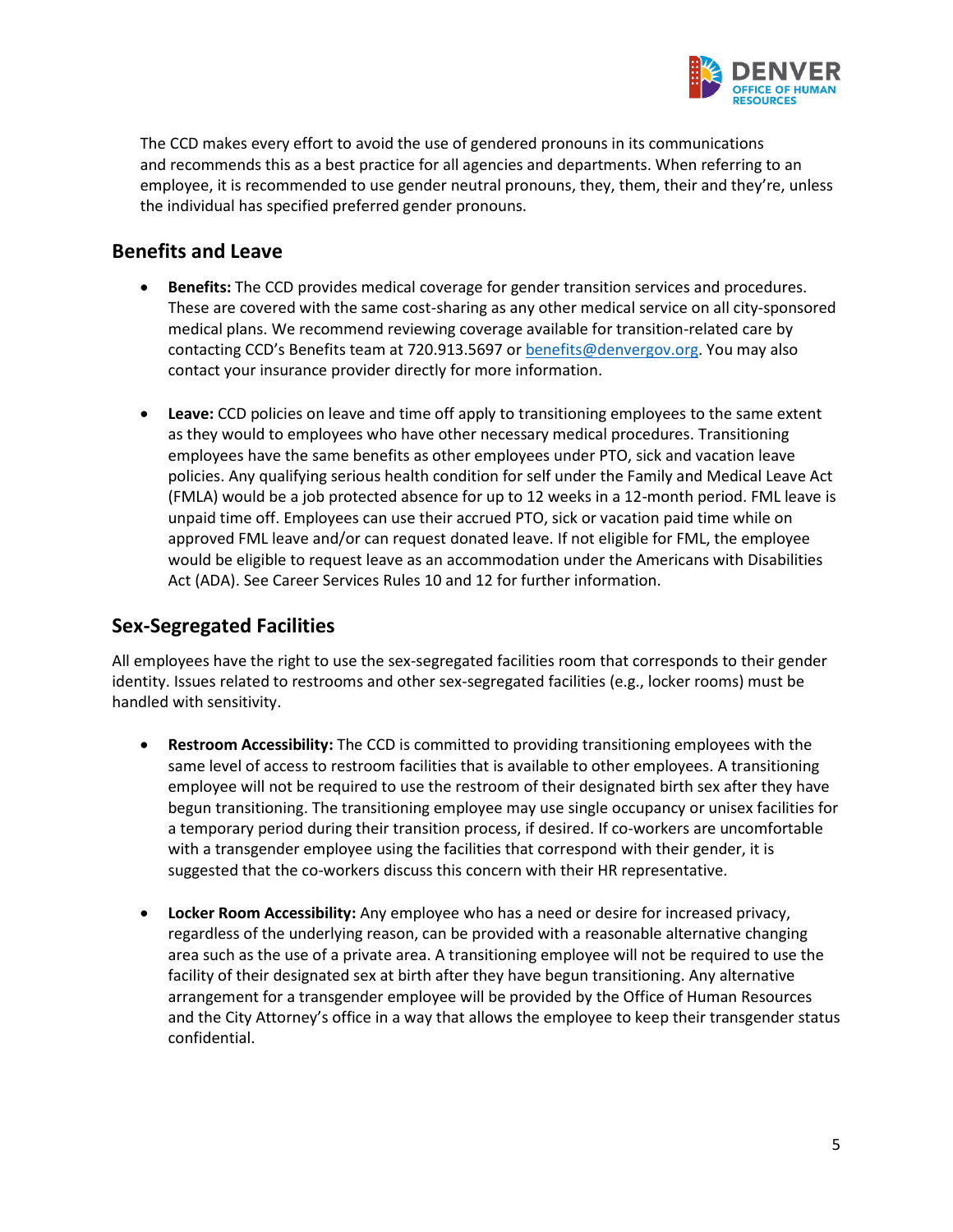

# <span id="page-5-0"></span>**Sample Transition Plan for the Employee, Management and Co-Workers**

The purpose of this sample transition plan is to provide an example showing how a transitioning employee, HR and the employee's management team can work together to plan an employee's transition in the workplace.

#### <span id="page-5-1"></span>**Advance Preparation**

- 1. The transgender employee meets confidentially with their HR representative and shares their intent to transition.
- 2. The HR representative and the employee meet with the employee's supervisor to inform and involve them as appropriate in the announcement of the transition and development of a confidential transition plan. Management should also be referred to these guidelines, which they are encouraged to read in full. The HR representative(s) and the employee would then meet with the employee's immediate manager to share the employee's intent to transition.
- 3. The appropriate stakeholders or transition team should be identified to help plan the transition. This will include, at a minimum, the employee, their manager and their HR representative. Others may be involved as appropriate, such as an expert, consultant and/or the City Attorney's office.
	- a. The stakeholders should become familiar with educational resources, including CCD rules and policies available on the Office of Human Resources [website,](https://www.denvergov.org/content/denvergov/en/office-of-human-resources.html) and books on the subject.
	- b. Consider which people in the CCD may need to be engaged and when they need to be engaged in the development and implementation of a confidential transition plan during the transition process.
	- c. Consider any specific issues that need to be addressed sooner rather than later. It is better to be proactive rather than reactive when dealing with sensitive issues.
- 4. Plan the transition, including:
	- a. The date of the transition, i.e., the first day of the change of gender presentation, pronoun usage and name. Recognize that the date of the transition will be driven primarily by the employee's situation and concerns and the department/agency's ability to facilitate the announcement and any necessary accommodations. An employee may wish to transition effective immediately; in this case, they should reach out to their HR representative as soon as possible.
	- b. How the employee's workgroup, clients and vendors will be informed of the change. Before a general announcement, the employee may wish to talk to some of their coworkers or others to disclose their plans one-on-one.
	- c. Scheduling an educational workshop for co-workers and clients. This is highly recommended, and it can be required that all colleagues who have a close working relationship with the transitioning person attend the training/educational workshop(s).
	- d. What changes will be made to employee records and systems, including the documentation required and when.
	- e. Ensuring awareness among the employee's transition team of the CCD's policies against discrimination and harassment.
	- f. How the employee's senior leadership will visibly show their support, e.g., teamwide memo, town hall discussions, etc.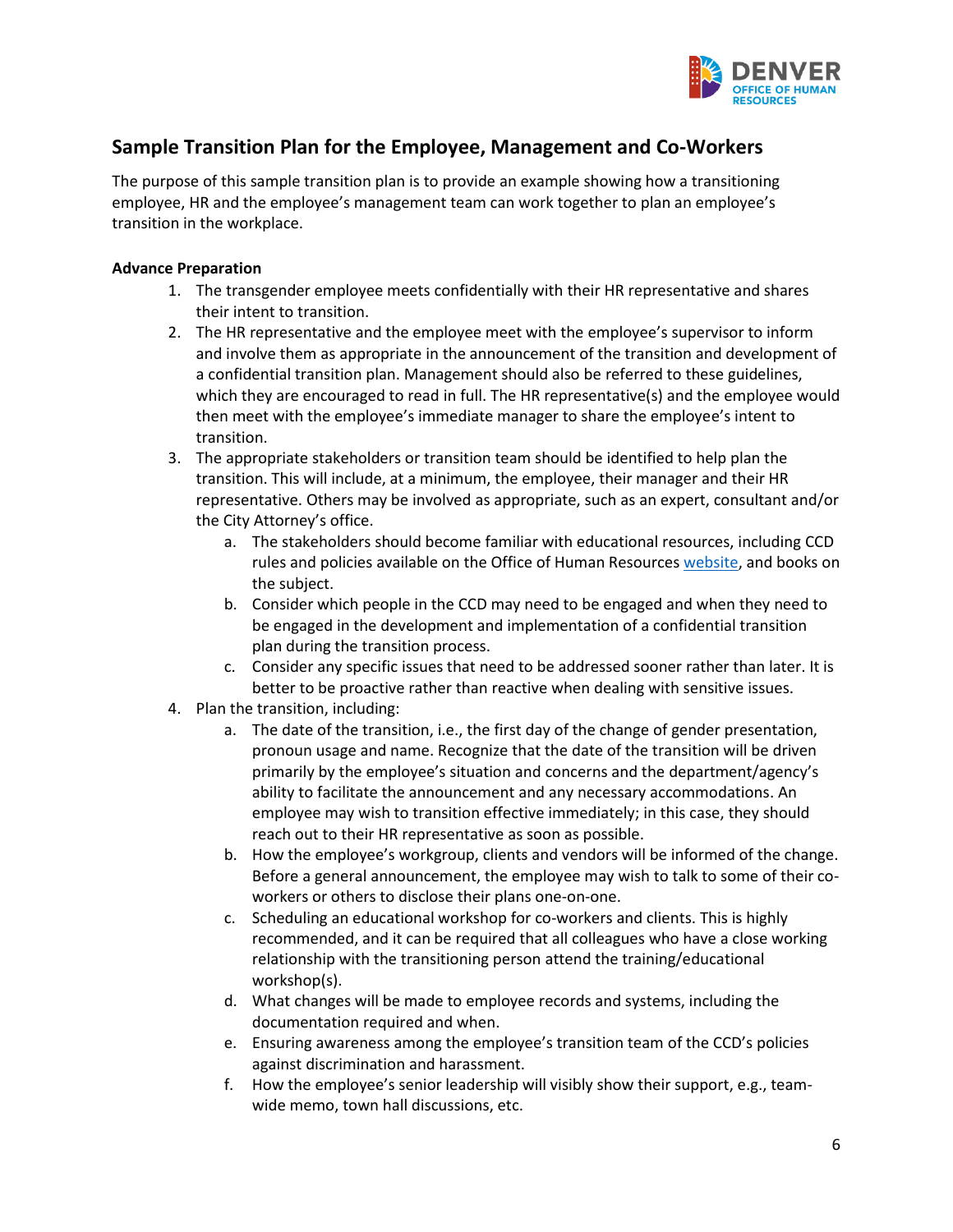

- g. Addressing the applicable dress code and ordering new uniforms if necessary.
- h. The expected plan for use of gender-specific facilities, such as restrooms.
- i. Any time off required for medical treatment, if applicable.
- 5. Make advance arrangements for name changes to be effective on the day of transition, so that nameplates, badges, etc. will be available on the first day.

#### <span id="page-6-0"></span>**The Day of the Announcement**

- 1. Hold a workgroup meeting or include the announcement in an already-scheduled face-to face team meeting, and teleconference (Skype) with any non-local stakeholders. Everyone in the workgroup with whom the employee interacts should be included. Do not do this by email. In addition, the transitioning employee may write a letter that is read by HR or management on the day of the transition to the appropriate workgroups. The employee may choose to be personally present at this meeting, or not, depending on comfort level. Also, the employee may wish to make the announcement to certain groups. If this is the case, this should be timed to coincide with any announcements given by management.
- 2. Human resources and the manager of the workgroup (the department head, for example) should make the announcement, in conjunction with the highest-level manager in the group, to show support. The manager should:
	- a. Make it clear that the transitioning employee is a valued employee and has management's full support in making the transition.
	- b. Explain CCD policies on discrimination and harassment and the CCD's support of the employee. This includes the CCD's obligation to provide transitioning employees with the same level of facilities access that is available to other employees. This involves access to restrooms that correspond to the employee's gender identity.
	- c. Stress that on the transition day the employee will present themselves consistently with their gender identity and should be treated respectfully; for example, they should be called by the new name and new pronouns.
	- d. Lead by example. Use the new name and pronouns in all official and unofficial communication.
	- e. Make it clear that, within the workplace, work will continue as before. The manager could indicate that "none of you would want to be discriminated against for any reason including your gender." This is no different for the transitioning employee.
	- f. If a "Transgender 101" workshop is part of the transition plan, announce it.
	- g. The manager and HR Representative should be available to answer any questions or concerns.

#### <span id="page-6-1"></span>**Transition Day**

- 1. Issue a new CCD badge with a new name and photo.
- 2. Place a new nameplate on door/desk/cubicle/workstation.
- 3. Update any organizational charts, phone lists and other references to the employee's new name.
- 4. Make any necessary changes within Workday, the CCD's HR Information System, effective the first day of transition, to change the following:
	- a. Name
	- b. Gender marker ("M" or "F" or as appropriate)
- 5. Update the e-mail address if it contains the former name.